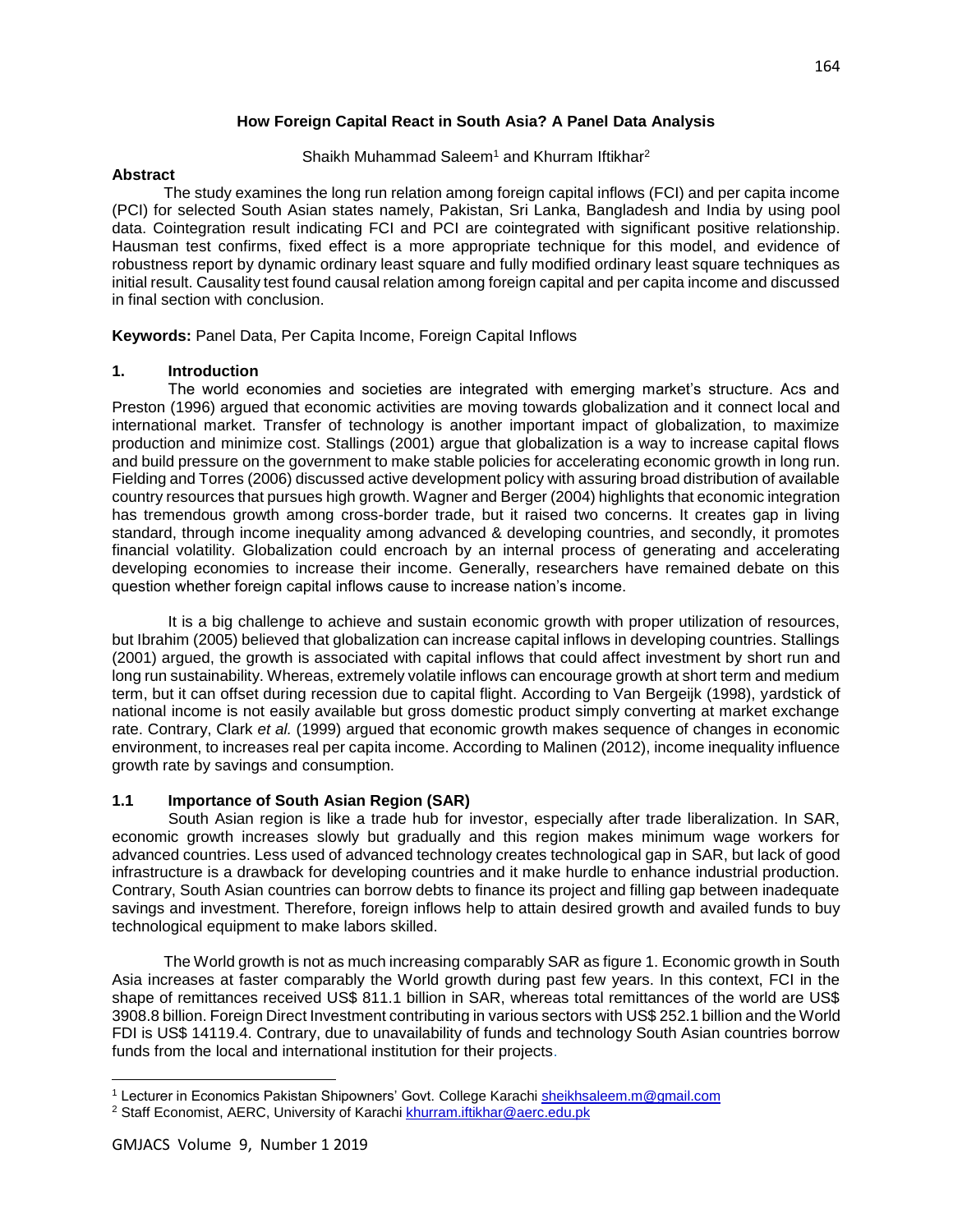

**Figure 1: Comparative trend in South Asia and World**

Above trend of per capita income showed variation but considerable better than World trend. Therefore, this paper will help to evaluate the effect of FCI in-context of South Asian countries. Remaining paper consists of few sections in which next section is based on channels and empirical literature, partsection 3 discuss the framework of model, while part-section 4 contains result & estimation and final section concluding paper.

#### **2. Theoretical Background**

 These literature among FCI and PCI lead to accelerate economic growth and number of established theories provided theoretical justification. The theoretical background is discussed below.

# **2.1 Nexus of FCI & PCI**

## **2.1.1 Foreign Direct Investment (FDI)**

FDI is the common type of financial inflows and it perform important role in developing economies. Therefore, Jawaid and Raza (2012) examined that technology can play a significant role to accelerate production that raise level of employment and Govt. can generate tax revenue. More employment increases per capita income. Rana and Dowling (1988), also claimed country may prosper if domestic savings and consumptions increased. Study of Reisen and Soto (2001) argued, FDI supports to export & technology and enhanced economic growth. Another researcher, De Mello Jr. (1997) examine that FDI encourages growth in long run via technological improvement. The regular inflow of FDI can achieve economic growth and also raise per capita income.

## **2.1.2 Remittances**

Remittance is the amount of money which is sent by one person to their relatives from a country to other country during their work activities. It is financial inflow to stabilized economic growth and improve standard of living. A structure of remittance based on migrant's belonging, spending in host country, how much savings made and how much remit back to their homes. Arslan and Taylor (2012) analyzed, remittances can reduce debt burden, reduced budget deficit, create employment opportunity, and raise purchasing power. Sharif *et al*. (2012) express that remittance develop domestic financial institution and also substitute of foreign investment. At intense situation, FDI and remittance can dominate against foreign debts to stabilize the economy. Developing economies depends more on remittances because it improves balance of payment and minimize the dependency of external borrowing. Solimano (2003) discussed, remittances have four motives such as Altruistic, self-interest loan, repayment and coinsurance whereas Arun and Ulku (2011) argued that remittances have three types Altruistic, self-interest and inter-temporal contractual agreement. Altruistic remittance is depending on aid without any economic situation of migrant.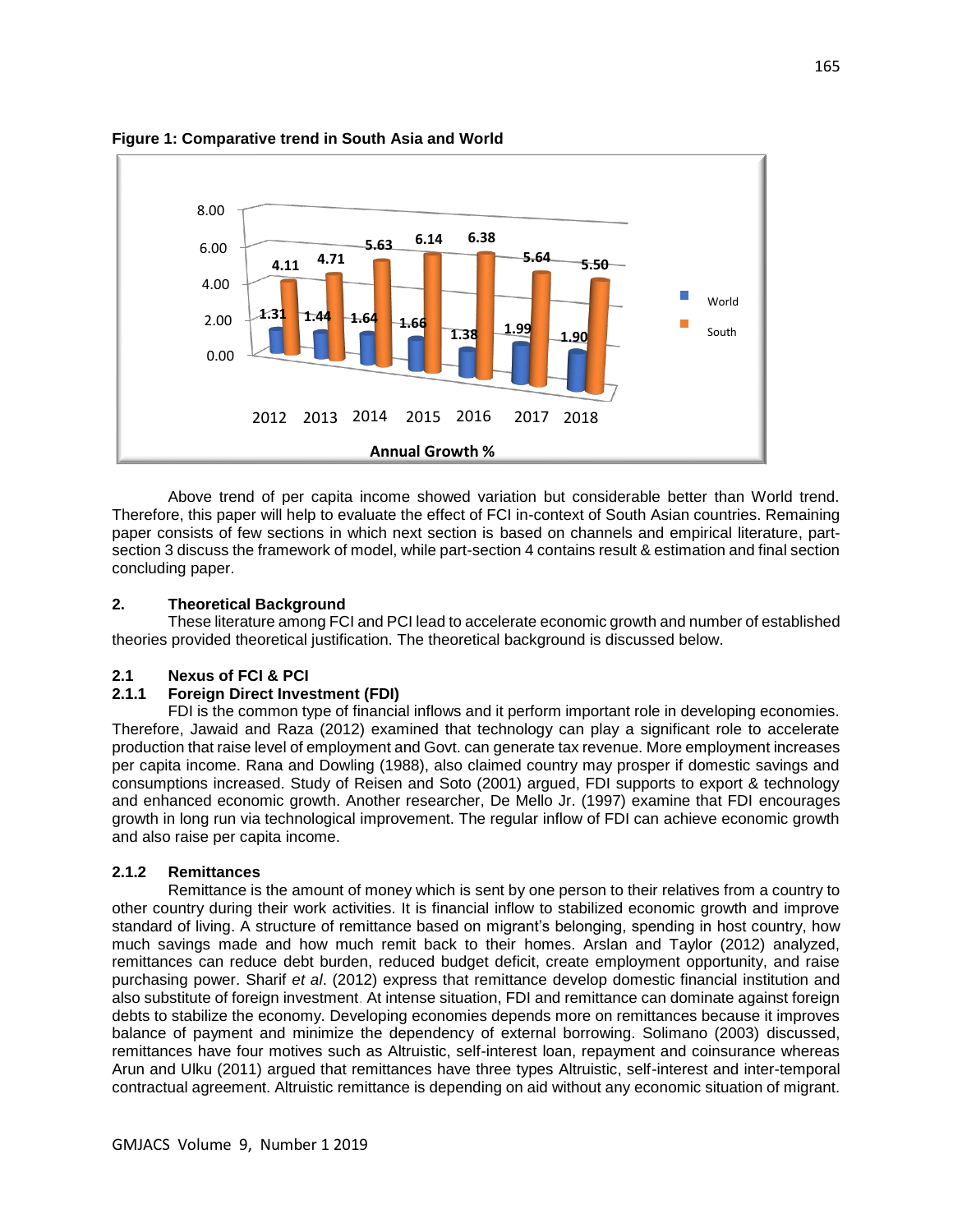A self-interest remittance is depending on securing inheritance, contractual agreement such as risk sharing, and insurance among migrants & household.





Source: Author's construction in the light of Razzak (2014)

**Figure 3: Theoretical Linkage between REM and Per Capita Income**



**Source:** Author's construction in the light of Razzak (2014) **2.1.3 External Debts**

GMJACS Volume 9, Number 1 2019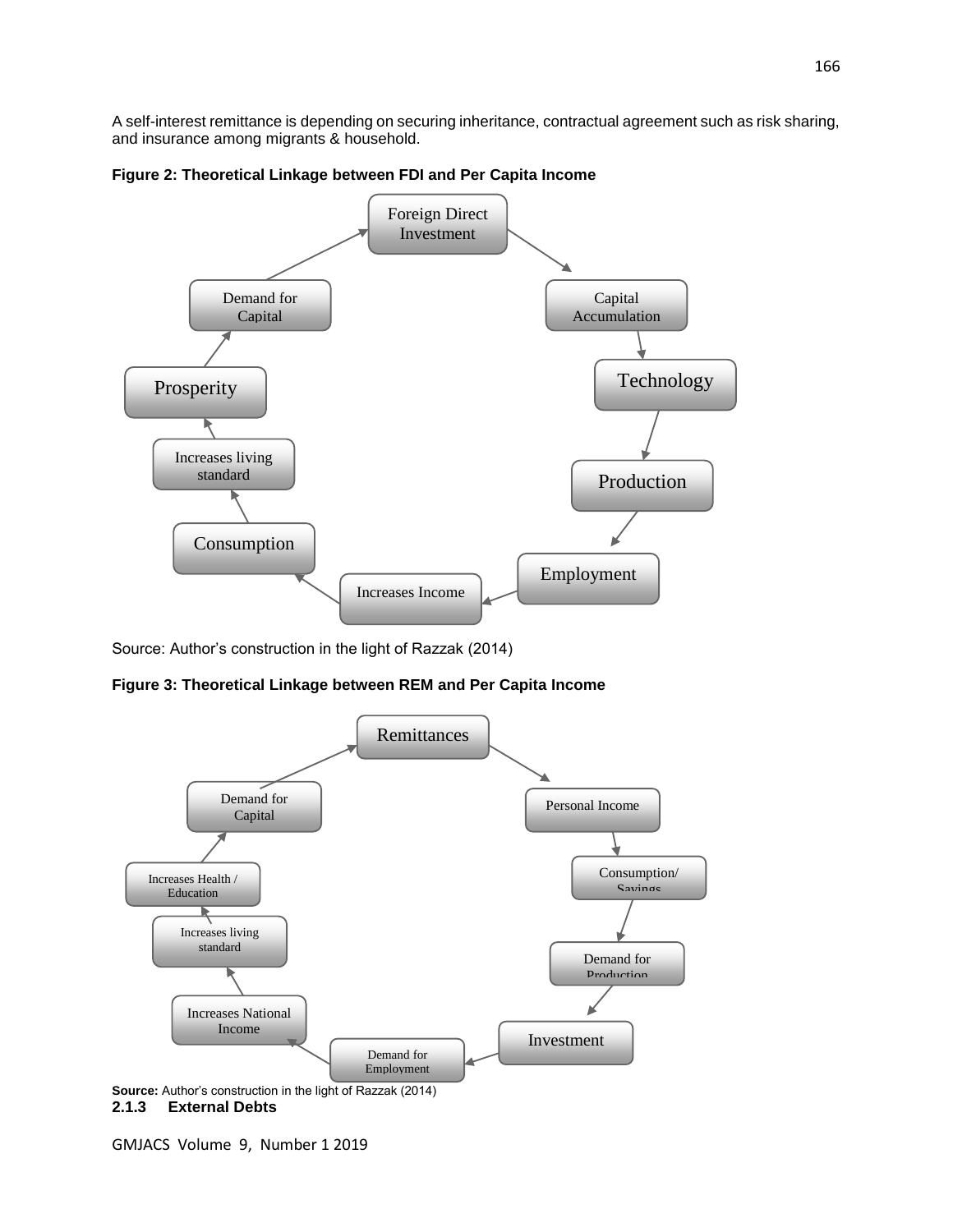Debt could impact on growth by capital accumulation & total factor productivity. Debt is a liability of recipient economy to repay, therefore it should be used wisely and significantly otherwise it may worst effect on the economy. When debt-serving cost increases creditors do not look forward because of huge burden of debt, this situation called debt overhang. Generally, investors look fear because if they more produced, they will be taxed more and its force to dishearten national investors and foreign investors thus, its cause to lower the capital accumulation and reduced the productivity (Krugman, 1988). Edwards (1990) argued that if country less relies on external debts it probably mean FDI is playing an important role. Similarly, the government has more funds to pay back their debts if rely on FDI and remittances whereas, inferior government policy get lower the productivity (Pattillo *et al*. 2004). Although debts consider as a liability but its importance increased in recent years specially for developing economies. After 9/11, the world faced shortage of funds with low growth rate, there external debts were played an important role, but Chowdhury (2001) argued that extremely uncertain and unstable economic environment misleads allocation and quality investment in the projects, and slow down productivity.





Source: Author's construction

Above theoretical channels give many possible effects of FCI on PCI but few others factor also effect on PCI such as gross domestic product, inflation, taxes, employment, money supply, exports and imports, etc. The next section is trying to remove ambiguous trend by literature reviews.

#### **2.2 Empirical Studies**

 Following section cover literature review and most of the empirical studies discuss the relationship of FCI and PCI. Lundahl (1985) study the effect of remittance on migrant's real income for recipient country with two different models as traded goods and non-traded goods. It also analyzed that migrants earn more income then it remits back more to home. Stark *et al.* (1986) examine the relation of economic growth and income inequality of less developed countries (LDCs) by taking two Mexican villages. It is argued that remittances giving favorable effect on income inequality hence, United State to Mexico remittance inequality highly correlated than other whereas volume of rural income in both villages depending on migrants' remittance.

Rana and Dowling (1988) study FCI and economic growth, consisting nine Asian developing countries namely China, Burma, Korea, India, Nepal, Philippine, Singapore, Thailand and Sri Lanka from 1965 to 1982. The two models are used that based on economic growth rate and savings. Further, it is argued that foreign investment gives positive impact growth model while negative in saving.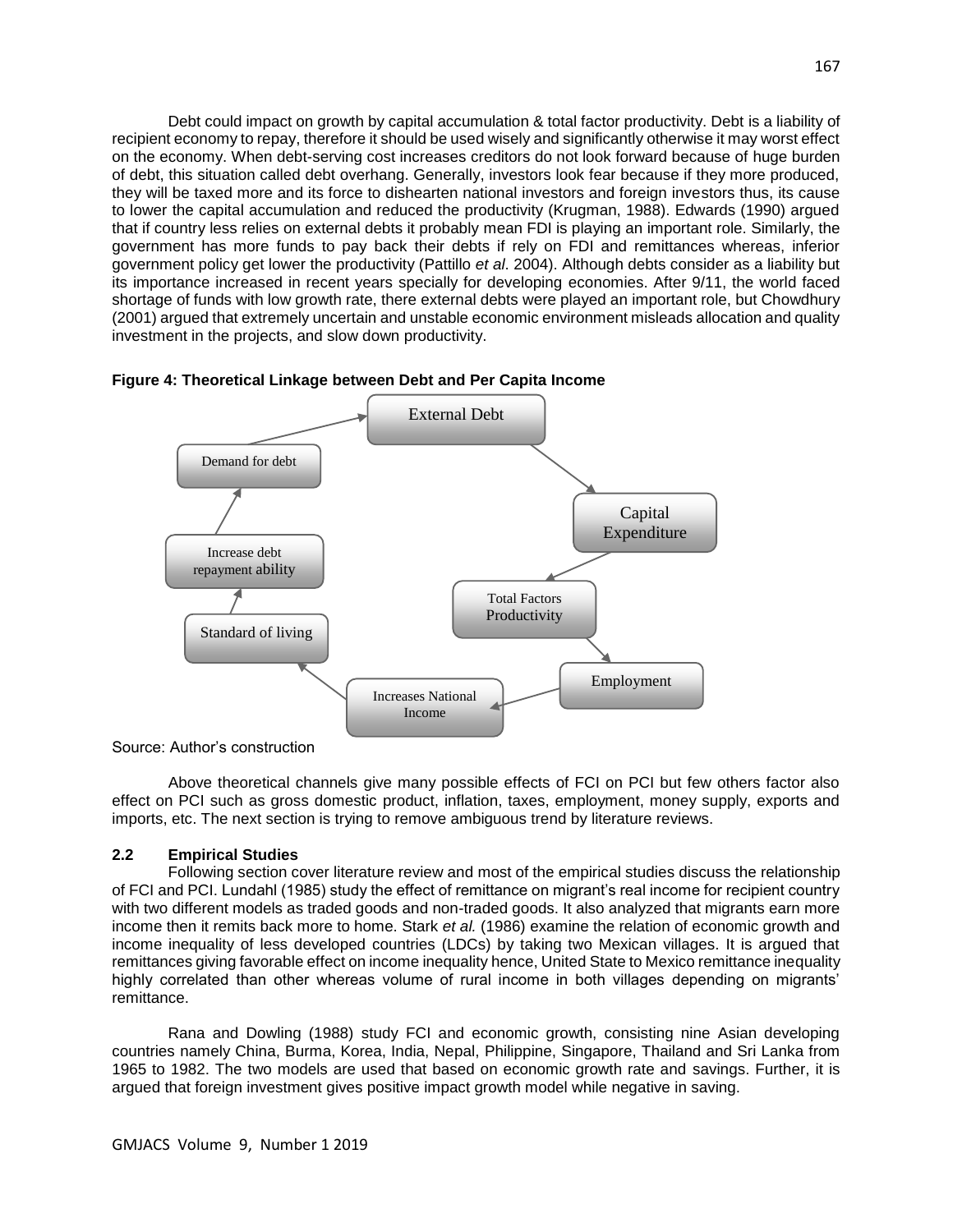Lucas Jr. (1990) investigate FCI from rich to less developing countries by taking U.S.A as a rich country whereas India as a poor country and examine the relation between human capital and market imperfections on wage per worker. It is found that rapidly flow of capital from the America to India make it income inequality therefore, resolve the capital inadequacy from rich to poor country. Edwards (1990) investigate attractiveness of capital flows mechanism in 60 less developing countries to finance the different project in the economy. It is argued that economy moves towards international competitiveness, therefore, political stability required to sustain growth. A Large global market that has more directed foreign investment that could increase Per Capita Income and reduce debts burden. Lee (1994) investigates income growth by the open-door policy in two Chinese regions. He argued that degree of development is different in rich and poor regions in china during 1984 to 1990 for 28 to 30 provinces. It is concluded that open door policy gives positive effect significantly at rich coastal region whereas exports growth does not significantly affect in poor region of china due to regional differences.

In 1998, Iqbal and Zahid study the effect of macroeconomic variables on Pakistan's economy during 1960 to 1997. They reported, per capita real income gives positive effect to the openness of the economy and promote growth while external debts give a negative impact. It shows government should encourage domestic source and less rely on external debts for sustainable long-run growth.

Reisen and Soto (2001) examine effectiveness of FCI on economic growth consisting 44 developing economies from 1986 to 1997. It is argued that FDI, portfolio, bonds and banks' lending in LDCs are not self-sufficient therefore LDCs not only rely on national savings but encourage this foreign capital that can lead to long-run growth.

Mah (2002) investigate trade globalization and income distribution in Korea and argued that FDI gives significant impact on GINI coefficient. Whereas, expansion of trade liberalization and FDI lead to raised income inequality in Korea. Carkovic and Levine (2002) investigate about FDI & economic growth and argued that FDI have no significance effect on growth independently by regression analysis whereas, panel data shows significantly affect. It concludes that FDI encourages technology to accelerate economic growth and inflation rate should be controlled.

Hermes and Lensink (2003) analyze precondition of effective financial system of 67countries. It concludes that FDI give positive impact on per capita growth when financial system of receipt country is good. Because well financial system positively effect on technology. It suggests, the recipient country should reform its financial system to achieved positive effect of foreign direct investment and other inflows.

Choi (2004) examine income convergence by taking 73 countries from 1982 to 1997. It argued that FDI plays vital role income convergence because geographical border and languages are more closing. Due to this FDI is caused by income convergence.

Choi (2006) investigate impact of FDI on income inequality consisting 119 countries from 1993 to 2002 by panel data. It is analyzed that outward FDI gives negative effect rather inward FDI because outward FDI associate with job losses in source country and lead inequality. Contrary, growing countries have more income distribution and bigger countries have less equal income distribution.

Raiser (2007) examine income convergence of 29 provinces of China and argued that regional income inequality has been reduced in recent years. Attention on economic reform such as market improvement flows of capital from richer to a poor area that leads to positive evidence for income convergence. Prasad *et al.* (2007) study FCI and economic growth by consisting of nonindustrial and industrial countries. He argued that FCI have permanent effect on income of the country, similarly nonindustrial countries more rely on FCI but economic growth not faster because they do not use full capacity. On the other way, developed economy is absorptive capacity, so countries may increase their capital inflows capacity. Kandil (2011) check the effect of FCI on economic activity consisting 14 developing and 22 advanced countries. FCI vary with macroeconomic performance and FDI have positive effect on current account balance that is better for exports. It proved importance of financial flows for economic growth. Campbell (2012) analyze FDI and economic growth relationship for Barbados by 1979 to 2008 consisting short term and long-term duration. The relation found significant result and when the Govt. wants to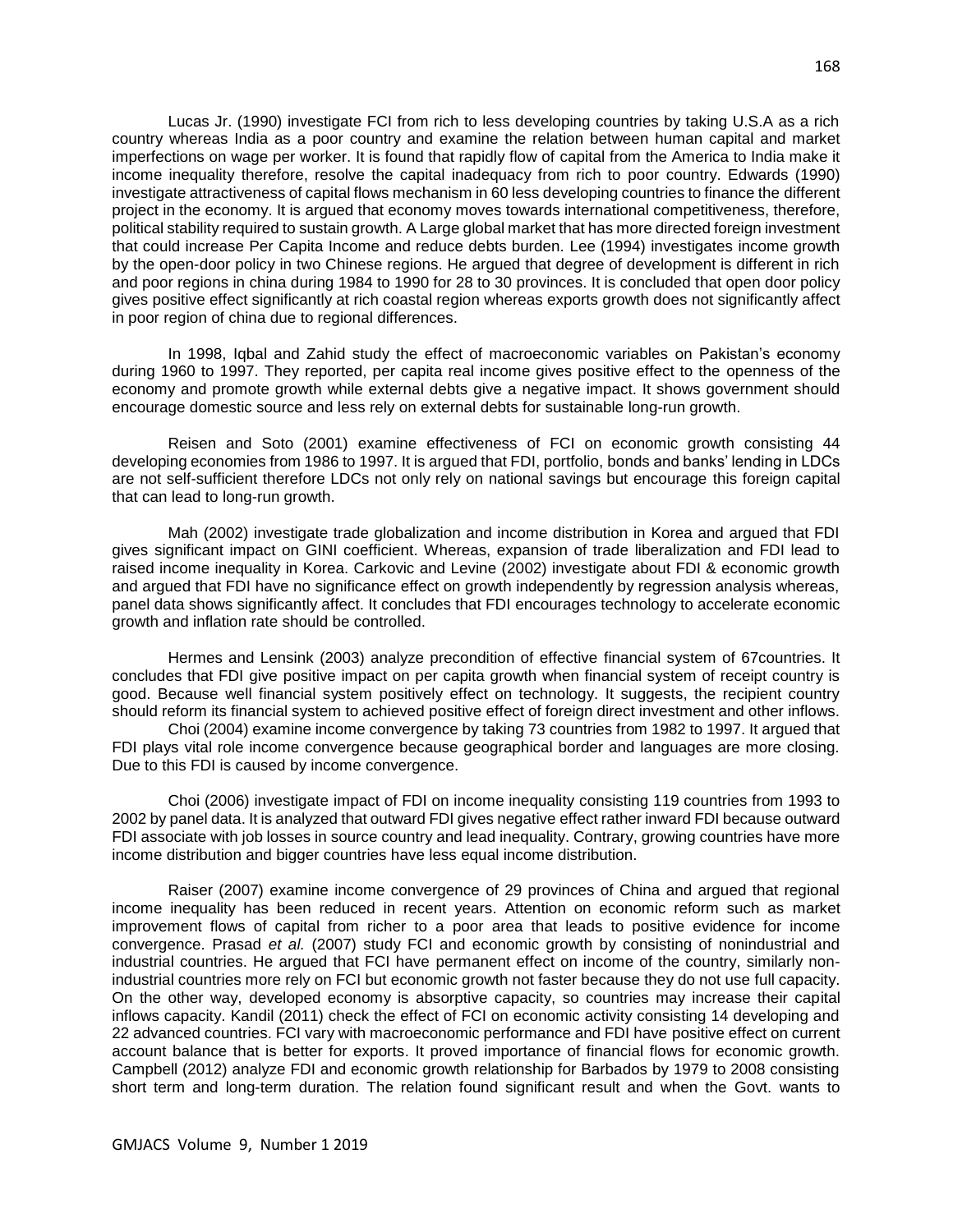consider long run growth then it can encourage FDI for long term because it gives positive effect on real per capita income.

Aizenman *et al.* (2013) investigate FCI and economic growth relation before and later global financial crisis consisting 100 countries. They argue that financial openness and economic growth shows positive relationship. Foreign direct investment gives significant impact rather other type of capital flow. Ramzan and Ahmed (2014) check external debt and economic growth relation in Pakistan using time series data from 1970 to 2009. Result of ARDL found significant negative effect and also found that bilateral trade component has negative effect than multilateral component. Blanchard *et al.* (2015) examine whether capital inflows are expansionary or contractionary by using time series data consisting 19 countries. It is argued that bond- inflows are appreciation lead to contractionary and non-bond inflows are appreciation but it decreases cost of borrowing lead to expansionary.

Jawaid and Saleem (2017) investigate foreign capital inflows and economic growth of Pakistan consists of 1976 to 2015 using time series. They found significant negative effect of FDI on growth. Result of remittances and external debts found significant positive effect in long run. The government should encourage green-field FDI and minimize charge for fund transfer, secure and save medium of exchange, strong coordination among financial institutions. Government should use debts on development project that make the returns back with minimum cost.

Adnan *et al*. (2019) investigate relationship between FDI and total factor productivity consisting south Asian countries<sup>1</sup>. The relationship found significant positive effect. They also argue that south Asian countries promote among regional trade and government makes economic reform via creating more space of FDI in country. Above section open new ways of FCI and PCI this is why above channels and literature need to make framework.

#### **3. Model Specification**

 This section describes the model framework about foreign capital inflow and per capita income in the context of SAR. It is used balanced panel regression using data from the year 1986 to 2013 from the world Bank. Main functions in general form as follows:

$$
PCI = f (FDI, REM, EXP)
$$

*3.1*

In the model, PCI is used as GDP per capita as dependent variable, whereas FDI used as foreign direct investment, REM used as personal remittance, EXD used as external debt. The parameter for estimations is developed as an econometric function:

$$
log(PCI)it = \alpha i + \alpha log(FDI)it + \beta log(REM)it + \sqrt{log(KND)}it + \mu + \varepsilon
$$

where µ and  $\varepsilon$  are used as the error term and  $\alpha$ ,  $\beta$   $\gamma$  are used as coefficients of variable.

# **4. Estimation and Results**

#### **4.1 Panel Unit Root**

 $\overline{\phantom{a}}$ 

 To examine effect of FCI in SAR with avoiding any spurious regression it is used panel unit root namely, Fisher kind of Augmented Dickey-Fuller (ADF), Levin Lin Chu (2002) and Im Pesaran Shin (2003) statics. Following four variables are checked with constant and constant & trend at level and 1<sup>st</sup> difference is summarized in table 1. Result indicates, all variables are non-stationary at level and stationary at  $1<sup>st</sup>$ difference therefore rejects null hypothesis because variables are unit root. Other test proved data is not sensitive and statistic proved robustness.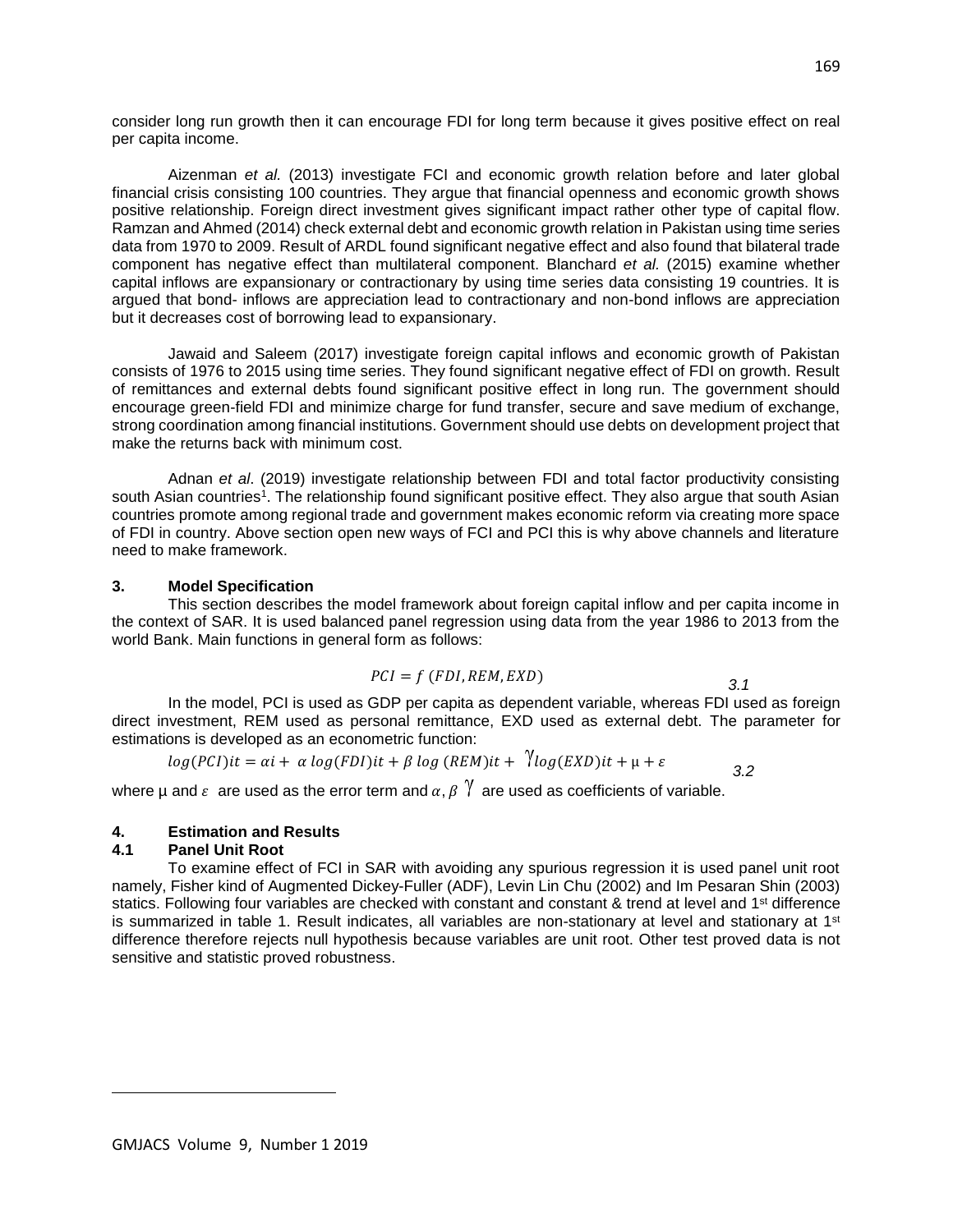#### **Table 1: Panel Unit Root Statistic**

|                  | <b>ADF</b> |                |         | <b>LLC</b> |          |          | IPS      |          |          |                |           |           |
|------------------|------------|----------------|---------|------------|----------|----------|----------|----------|----------|----------------|-----------|-----------|
|                  | (0)        |                |         | (1)<br>(0) |          | (1)      |          | l (0)    |          | (1)            |           |           |
| <b>Variables</b> | С          | <b>C&amp;T</b> | С       | C & T      | С        | C & T    | C        | C & T    | С        | <b>C&amp;T</b> | С         | C & T     |
|                  | 0.212      | 3.685          | 28.847  | 35.300     | 9.261    | $-1.187$ | $-4.750$ | $-5.947$ | 10.510   | 1.476          | $-3.762$  | $-4.922$  |
| <b>GDP</b>       | (1.00)     | (0.88)         | (0.00)  | (0.00)     | (1.00)   | (0.11)   | (0.00)   | (0.00)   | (1.00)   | (0.93)         | (0.00)    | (0.00)    |
|                  | 7.006      | 9.138          | 52.802  | 56.199     | $-1.086$ | $-0.125$ | $-6.731$ | $-6.344$ | $-0.360$ | $-1.129$       | $-6.206$  | $-7.547$  |
| <b>FDI</b>       | (0.53)     | (0.33)         | (0.00)  | (0.00)     | (0.13)   | (0.45)   | (0.00)   | (0.00)   | (0.35)   | (0.12)         | (0.00)    | (0.00)    |
|                  | 0.177      | 7.401          | 48.868  | 40.990     | 3.038    | 0.096    | $-6.265$ | $-5.598$ | 5.276    | $-0.165$       | $-6.243$  | $-5.681$  |
| <b>REM</b>       | (1.00)     | (0.49)         | (0.00)  | (0.00)     | (0.99)   | (0.53)   | (0.00)   | (0.00)   | (1.00)   | (0.43)         | (0.00)    | (0.00)    |
|                  | .667       | 8.149          | 103.44  | 98.181     | 3.089    | 1.151    | $-4.342$ | $-3.221$ | 3.975    | 0.115          | $-12.874$ | $-12.420$ |
| <b>EXD</b>       | (0.98)     | (0.41)         | 7(0.00) | (0.00)     | (0.99)   | (0.87)   | (0.00)   | (0.00)   | (1.00)   | (0.54)         | (0.00)    | (0.00)    |

**Source:** Author's Estimation

Note: Individual unit root, total balanced observations are 144 and cross sections are 4. Parenthesis considered prob. values

## **4.2 Panel Cointegration**

 This section consists of Pedroni (2001) and Kao (1999) statistics based on Engle-Granger to check long run relationship. According to 11 test statistics of Pedroni reported in table 2 highlight the relationship of FCI is cointegrated with PCI, because the result of 8 statistics is significant within dimension and between dimension and reject null hypothesis of no cointegration.

#### **Table 2: Pedroni Residual Cointegration**

| <b>Test</b>              | <b>Statistics</b> | Weighted |  |
|--------------------------|-------------------|----------|--|
| <b>Within dimension</b>  |                   |          |  |
| Panel v-statistic        | 2.119             | 1.993    |  |
|                          | (0.017)           | (0.023)  |  |
| Panel PP-statistic       | $-2.287$          | $-2093$  |  |
| (0.011)                  | (0.018)           |          |  |
| Panel ADF-statistic      | $-2.364$          | $-2.466$ |  |
|                          | (0.009)           | (0.006)  |  |
| <b>Between Dimension</b> |                   |          |  |
| Group PP-statistic       | $-2.372$          |          |  |
|                          | (0.008)           |          |  |
| Group ADF-statistic      | $-2.534$          |          |  |
|                          | (0.005)           |          |  |

**Source:** Author's Estimation

Note: Automatic lag length selection based on SIC with Newey-west bandwidth selection and Bartlett Kernel

Table 3 represent Kao statistic proved significant result 0.004 with benchmark  $p < 0.05$ .

#### **Table 3: Kao Residual Cointegration**

| Test                               | t-statistic | Prob. |  |
|------------------------------------|-------------|-------|--|
| Augmented Dickey Fuller            | -2.654      | 0.004 |  |
| <b>Source: Author's Estimation</b> |             |       |  |

Note: Individual intercept with SIC automatic selection criterion

#### **4.3 Hausman Hypothesis**

 Hausman (1978) developed a hypothesis of no correlation. Model of random effect is consistent and efficient under null hypothesis (H<sub>0</sub>), whereas model of random effect is inconsistent and inefficient under alternative hypothesis (H<sub>A</sub>). According to these hypotheses, if H<sub>0</sub> is rejected that means H<sub>1</sub> is accepted (that is inconsistent and inefficient) and fixed effect considered the consistent and efficient model. Hausman test chooses an appropriate model to gives robust result and without Hausman test, model may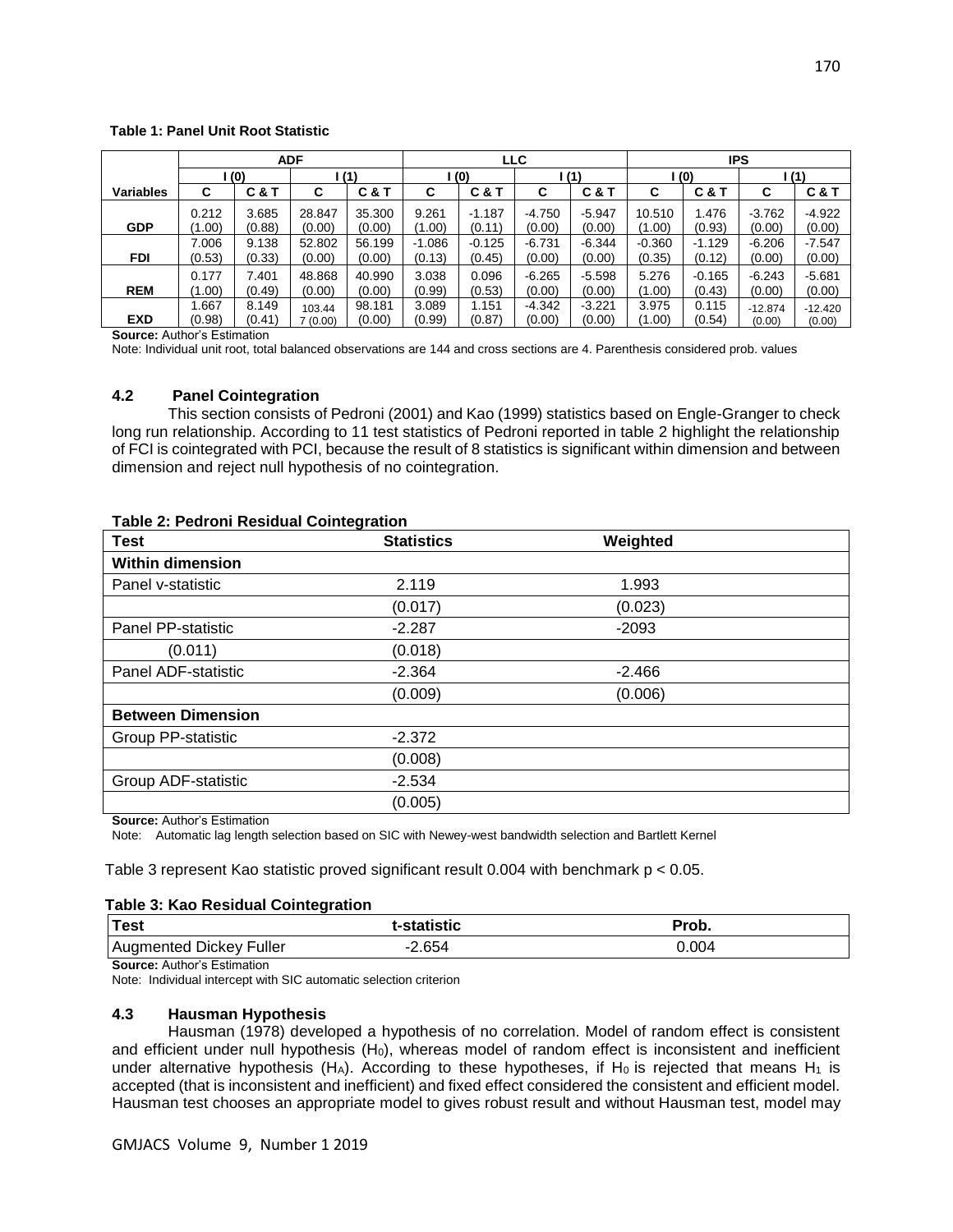inappropriate with spurious result. It helps to investigate whether random effect estimations would almost as good (table 4) to choose either random effect is appropriate or fixed effect.

| Table 4: Correlated Random Effect - Hausman Test |                   |                   |       |  |  |  |
|--------------------------------------------------|-------------------|-------------------|-------|--|--|--|
| <b>Test Summery</b>                              | <b>Chi-Square</b> | Degree of Freedom | Prob. |  |  |  |
| Cross section and period random                  | 6.364             |                   | 0.095 |  |  |  |
| Course: Author's Estimation                      |                   |                   |       |  |  |  |

Source: Author's Estimation

Above table 4 proved that random effect model not appropriate because of  $p < 0.10$  that reject null hypothesis and cannot investigate almost good estimations, therefore, fixed effect model appropriate to considered.

# **4.4 Fixed Effect Model**

 For panel regression, appropriate choice between the random effect and fixed effect model involves in determining whether regression is correlated with an individual effect. Due to consistent, even the estimators are correlated with the individual effect, fixed effect model has an advantage over random effect. The result of panel regression (table 5) represents non-negative coefficient within  $p < 0.1$  that proved positive significant relationship. Whereas coefficient of constant is negative significant effect, that mean other than focus variable having negative relation with PCI in SAR. The overall model explains with adjusted R<sup>2</sup> about 97 percent with considering F-statistic 120.25 (0.00) that reject null hypothesis, foreign capital inflow does not cause to per capita income.

| <b>Variables</b>                                | <b>Coefficient</b> | t-stats   | Prob. |  |  |  |
|-------------------------------------------------|--------------------|-----------|-------|--|--|--|
|                                                 | $-9.772$           | $-30.151$ | 0.000 |  |  |  |
| <b>FDI</b>                                      | 0.017              | 1.680     | 0.096 |  |  |  |
| REM                                             | 0.112              | 3.597     | 0.000 |  |  |  |
| EXD                                             | 0.177              | 4.945     | 0.000 |  |  |  |
| <b>Effect Specification</b>                     |                    |           |       |  |  |  |
| Adjusted $R^2$                                  | 0.97               |           |       |  |  |  |
| <b>F-statistic</b>                              | 120.25             |           |       |  |  |  |
| Prob.                                           | (0.000)            |           |       |  |  |  |
| Durbin-Watson                                   | 0.64               |           |       |  |  |  |
| <b>Source: Author's Estimation</b>              |                    |           |       |  |  |  |
| Note: Total panel balanced observations are 112 |                    |           |       |  |  |  |

# **Table 5: Fixed effect Regression**

## **4.5 Sensitivity Analysis**

 Pooled Fully Modified Ordinary Least Square (FMOLS) and pooled weighted Dynamic Ordinary Least Square (DOLS) methods are used by Phillips and Moon (1999) and Mark and Sul (1999) respectively. These estimators are used to check robustness of panel estimation. FMOLS and DOLS results proved (table 6) significant positive long run relationship between FCI and PCI as initial result found.

## **Table 6: FMOLS and DOLS test statistics**

|                  | <b>FMOLS</b>        |       | <b>DOLS</b>         |       |
|------------------|---------------------|-------|---------------------|-------|
| <b>Variables</b> | <b>Coefficients</b> | Prob. | <b>Coefficients</b> | Prob. |
| FDI              | 0.021               | 0.054 | 0.007               | 0.093 |
| <b>REM</b>       | 0.160               | 0.000 | 0.170               | 0.000 |
| <b>EXD</b>       | 0.255               | 0.000 | 0.293               | 0.000 |

**Source:** Author's Estimation

Note: Pooled weighted DOLS with 2 lags and 1 lead

# **4.6 Granger Causality**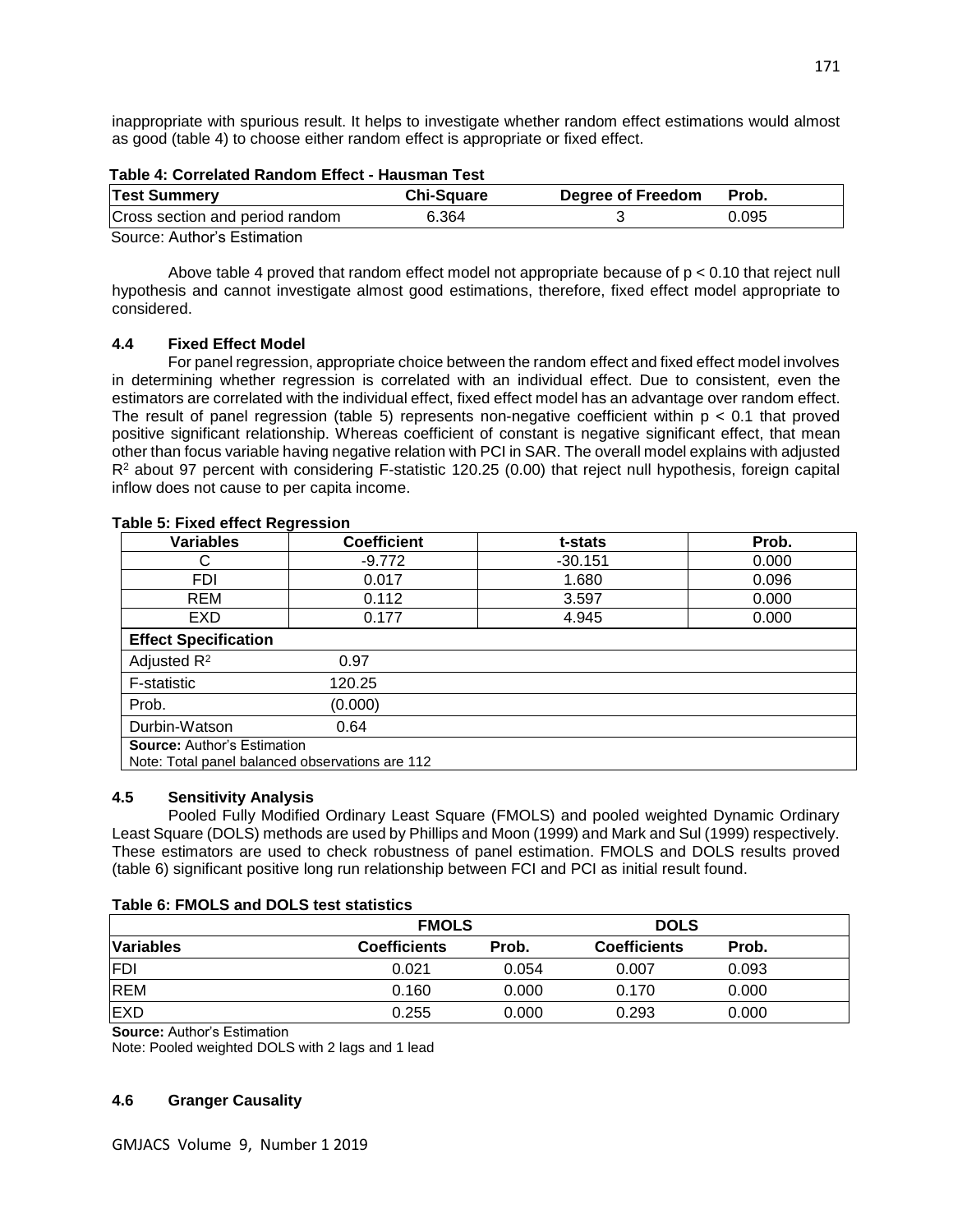For causation and direction between two variables can be found by Granger Causality test (Granger, 1969) while Jones (1989) state if selection method of optimal lag length is compared with adhoc selection than optimal lag length selection is determined. Similarly, table 7 indicate causal relationship between FCI & PCI is bidirectional and unidirectional with different lags.

| <b>Null Hypothesis</b>         | Lags | <b>F-stats Prob</b> | <b>Results</b>       |
|--------------------------------|------|---------------------|----------------------|
| FDI does not Granger cause PCI |      | 5.300 0.023         | Unidirectional       |
| PCI does not Granger cause FDI |      | 0.017 0.894         | No directional       |
| REM does not Granger cause PCI |      | 17.8070.000         | Unidirectional       |
| PCI does not Granger cause REM |      | 0.229 0.633         | No directional       |
| REM does not Granger cause PCI | 5    | 2.297 0.055         | Bidirectional        |
| PCI does not Granger cause REM | 5    | 2.289 0.053         | <b>Bidirectional</b> |
| EXD does not Granger cause PCI |      | 3.272 0.073         | Unidirectional       |
| PCI does not Granger cause EXD |      | 2.136 0.123         | No directional       |

#### **Table 7: Granger Causality test Statistics**

#### **Source:** Author's estimation

#### **5. Conclusion**

 This study used panel regression to investigate long term relationship among FCI and PCI for South Asian countries. It is argued foreign capital can provide important support to economic growth in SAR but composition of capital flow is crucial. Results indicating FCI and PCI are cointegrated in SAR with the evidence of Pedroni and Kao test, and also found positive significant long-run relationship. Coefficients of all variable are non-negative with p < 0.1 in two-way fixed effect, whereas Hausman hypothesis rejected because FCI does not cause PCI. FMOLS and DOLS regression proved robustness with positive significant relationship.

Policy changes are needed to enhance benefits of foreign capital according to globalization changes in SAR. Inflows may cause instability in government policies and government should aware about, how and where these inflows are to be used in long run effectively. The government also ensure those projects that financed by foreign capital should be wisely invested. Heavily depends on external debts is not fruitful for South Asian countries because it may have inverse impact through crowding-out effect, but this region can avail debt facility for availing advanced technology for their development projects, and also strengthen large-scale production. This large-scale production creates employment opportunity that increase government revenue by tax collection.

Efficient use of monetary and fiscal policies in SAR, a way to effective utilization of external resources, and save foreign reserves. Similarly, developed countries can recruit minimum wage workers from SAR and South Asian countries can collect high workers' remittances through proper facilitation. The government can also encourage domestic savings - a way to encourage trade and investment by strengthening the domestic financial institution. This encouragement is the baseline for Small and Medium Enterprises (SMEs) in South Asia. SMEs should support skills acquisition programs, risk measuring management, fiscal & monetary policies and infrastructural facility.

#### **References**

- Acs, Z. J., & Preston, L. (1996). 'Small and medium-sized enterprises, technology, andglobalization: Introduction to a special issue of small and medium-sized enterprises in the global economy', *Small Business Economics, 9*(1), 1-6
- Adams Jr, R. H. (2011), 'Evaluating the economic impact of international remittances on Developing countries using household surveys: A literature review', *Journal of Development Studies*, 47(6), 809-828
- Adnan, Z., Chowdhury, M., Malik, G. (2019), 'foreign direct investment and total factor productivity in South Asia, *Theory and Applied Economics*, 26(2), 105-120, Summer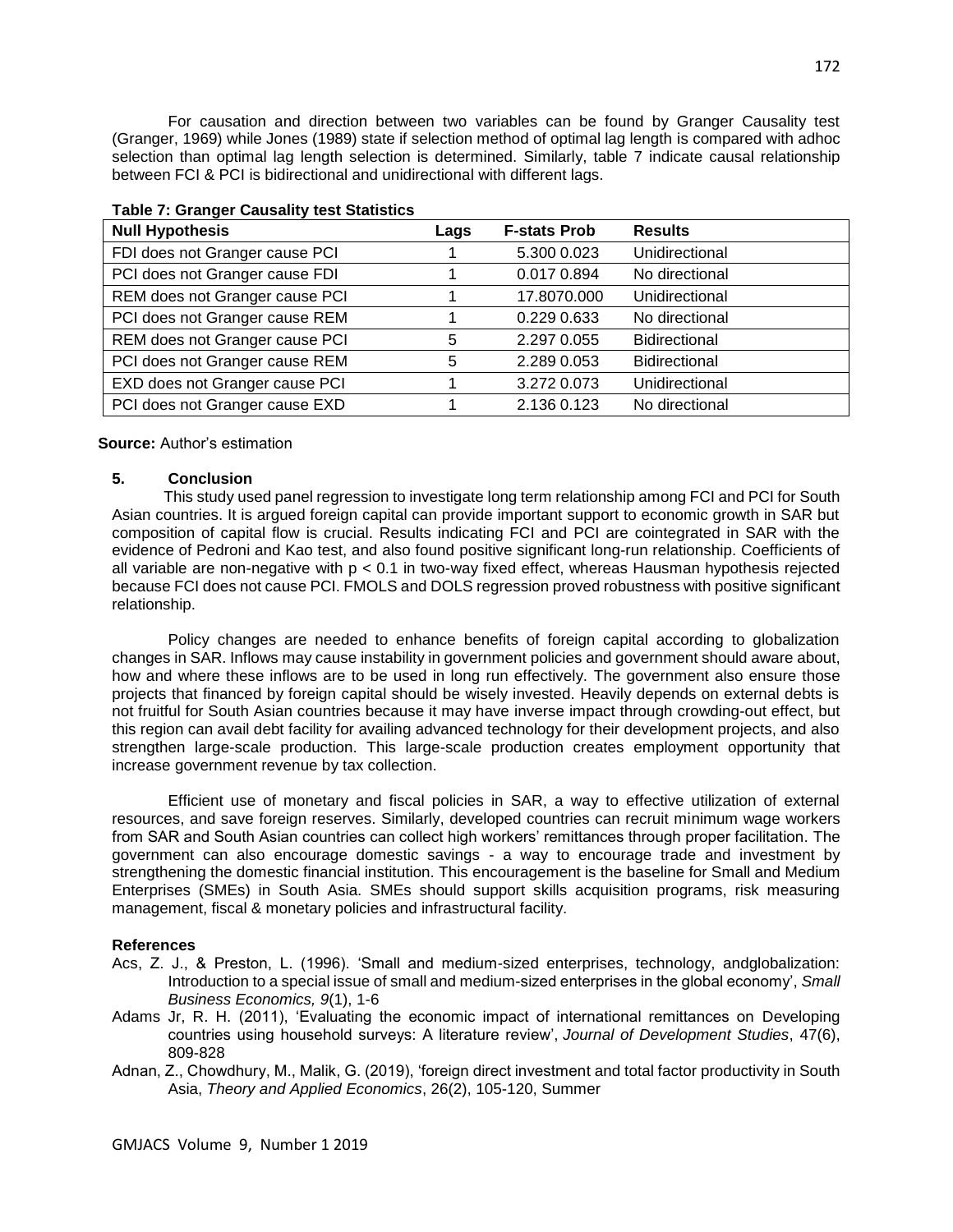- Aizenman, J., Jinjarak, Y., & Park, D. (2013), 'Capital flows and economic growth in the era of financial integration and crisis, 1990-2010', *Open economic review,* 24(3), 371-396
- Arslan, A., & Taylor, J. E. (2012), 'Transforming rural economies: migration, income generation and inequality in rural Mexico', *Journal of Development Studies*, 48(8), 1156-1176
- Arun, T., & Ulku, H. (2011), 'Determinants of remittances: The case of the South Asian community in Manchester', *Journal of Development Studies*, 47(6), 894-912
- Blanchard, O., Ostry, D. J., Ghosh, R. A., & Chamon, M. (2015), 'are capital inflows expansionary or contractionary? Theory, policy implications and some evidence', *IMF, working paper*, wp/15/226
- Campbell, T. (2012), 'The impact of foreign direct investment (FDI) inflows on economic growth in Barbados: An Engle-Granger approach', *International Journal of Public Administration*, *35*(4), 241- 247
- Carkovic, M. V., & Levine, R. (2002), 'Does foreign direct investment accelerate economic growth?', *University of Minnesota Department of Finance, Working Paper,* June
- Choi, C. (2004), 'foreign direct investment and income convergence', *Applied economics*, 36(10), 1045- 1049
- Choi, C. (2006), 'Does foreign direct investment affect domestic income inequality', *Applied Economics Letters*, 13(12), 811-814
- Chowdhury, A. R. (2001), 'External debt and growth in developing countries: a sensitivity and causal analysis', WIDER Discussion Papers No.95, *World Institute for Development Economics*
- Clark, R. L., York, E. A. & Anker, R., (1999), 'Economic development and labor force participation of older persons', Population *Research and Policy Review*, 18(5), 411-433
- De Mello Jr, L. R. (1997), 'Foreign direct investment in developing countries and growth: A selective survey', *The Journal of Development Studies*, 34(1), 1-34
- Edwards, S. (1990), 'Capital flows, foreign direct investment, and debt-equity swaps in developing countries', National *Bureau of Economic Research,* WP/3497, October
- Fielding, D. & Torres, S., (2006), 'A simultaneous equation model of economic development and income inequality', *The Journal of Economic Inequality*, *4*(3), 279-301
- Fosu, K., A. (1996), 'the impact of external debt on economic growth in Sub-Sahara Africa, *Journal of Economic Development*, 21(1), 93-118
- Granger, C. W. (1969), 'investigates causal relations by econometric models and cross-spectral methods', *Econometrica: Journal of the Econometric Society*, 37(3), 424-438
- Hausman, J. A. (1978), 'Specification tests in econometrics', *Econometrica: Journal of the Econometric Society*, 1251-1271
- Hermes, N., & Lensink, R. (2003), 'Foreign direct investment, financial development and economic growth', *The Journal of Development Studies*, 40(1), 142-163
- Ibrahim, M. J. (2005), 'The effect of Globalization on the Development of UnderdevelopedEconomies' Im, K. S., Pesaran, M. H. & Shin, Y., (2003), 'Testing for unit roots in heterogeneous panels', *Journal of econometrics*, *115*(1), 53-74
- Iqbal, Z., & Zahid, G. M. (1998), 'Macroeconomic determinants of economic growth in Pakistan', *The Pakistan Development Review*, 37(2), 125-148
- Jawaid, S. T., & Raza, A. S. (2012), 'Foreign direct investment, growth and convergence hypothesis: A cross country analysis', *MPRA*, 24 May
- Jawaid, S. T., & Saleem, S. M. (2017), 'Foreign capital inflows and economic growth of Pakistan', *Journal of Transnational management*, 22(2), 121-149
- Jones, J. D. (1989), 'A comparison of lag–length selection techniques in tests of Granger causality between money growth and inflation: evidence for the US 1959–86', *Applied Economics*, *21*(6), 809-822
- Kandil, M. (2011), 'Financial flows to developing and advanced countries: determinants and implications', *International Journal of Development Issues*, 10(1), 60-91
- Kao, C. (1999), 'Spurious regression and residual-based tests for cointegration in panel data', *Journal of Econometrics,* 90(1), 1-44
- Krugman, P. (1988), 'Financing vs. forgiving a debt overhang', *Journal of development Economics*, 29(3), 253-268
- Lee, J. (1994), 'Regional differences in the impact of the open-door policy on income growth in China', *Journal of Economic development*, 19(1), 215-34
- Levin, A., Lin, C. F., & Chu, C. S. J. (2002), 'Unit root tests in panel data: asymptotic and finite sample properties', *Journal of econometrics*, 108(1), 1-24

GMJACS Volume 9, Number 1 2019